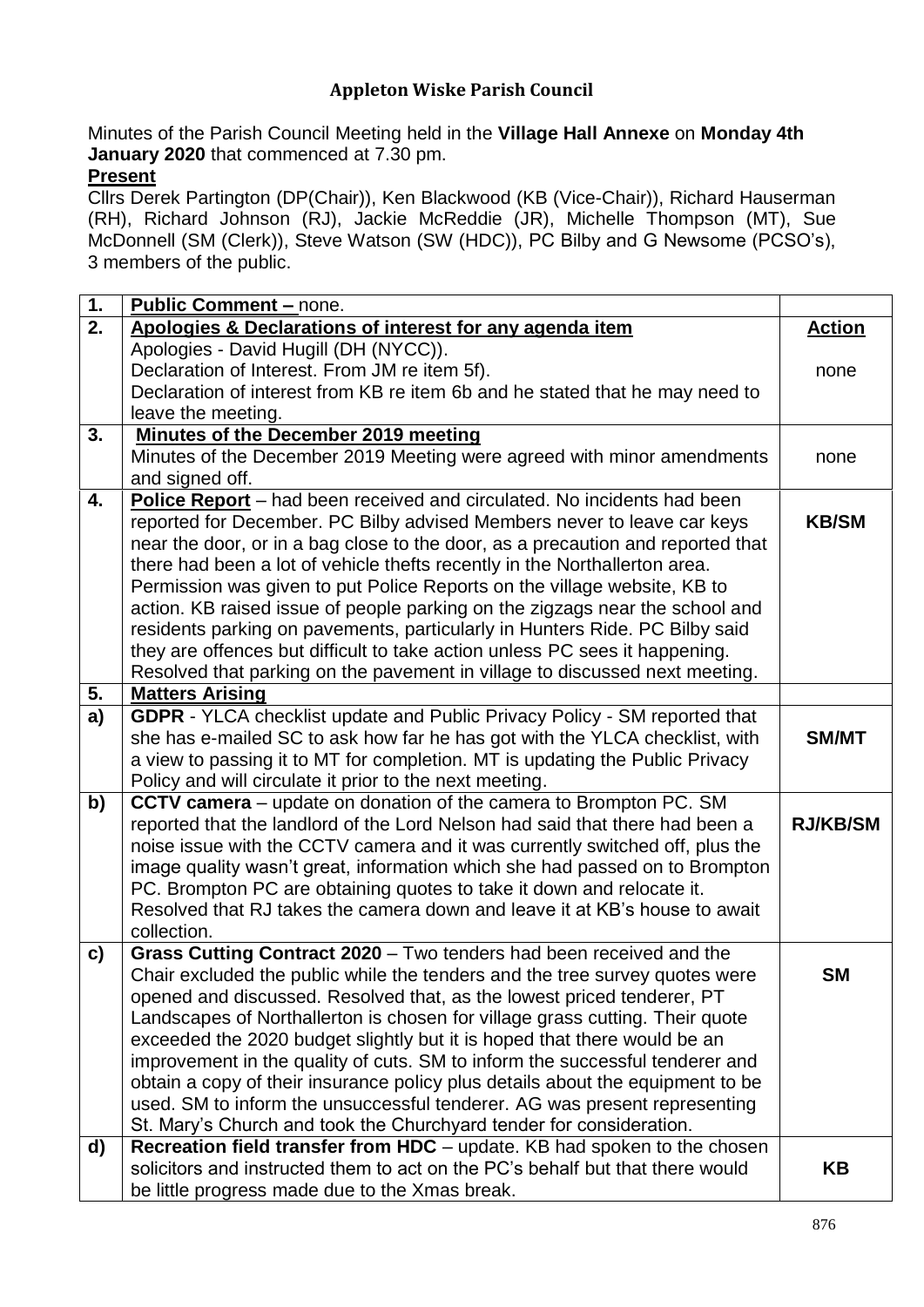| e)           | <b>Tree Survey</b> – Two quotes had been received with similar prices and it was<br>Resolved that Stephen Johnson from Yarm is the successful tenderer. SM to<br>inform him and ensure that he has sufficient insurance in place before starting<br>the work. SM to inform the unsuccessful tenderer. Invoice still not received for<br>the tree survey, KB to chase up.                                                                                                                                                                                                                                                                | <b>SM/KB</b>           |
|--------------|-----------------------------------------------------------------------------------------------------------------------------------------------------------------------------------------------------------------------------------------------------------------------------------------------------------------------------------------------------------------------------------------------------------------------------------------------------------------------------------------------------------------------------------------------------------------------------------------------------------------------------------------|------------------------|
| f            | Improvements to area in centre of the village - 2 PC Members had<br>responded to KB with their ideas. Resolved that a sub-committee is set up to<br>look at all responses received and report back with proposals. Sub-committee<br>to be DP, KB, RH and SM. DP to organise meeting. Engagement of village<br>residents may be needed, possibly via the next Newsletter. JM mentioned<br>that over Xmas period some of the white stones in the centre of the village<br>had been moved and piled up, presumably to make vehicular access easier.<br>Stones to be returned to previous positions until decisions made about the<br>area. | DP/KB/RH/<br><b>SM</b> |
| <b>g</b>     | PC e-mail address provider - update. SM had contacted YLCA, (Yorkshire<br>Local Councils Association), who had e-mailed other Parishes to ascertain<br>who they use. No responses had been received yet but as their mail went out<br>just before the Christmas break it was resolved to wait another few weeks for<br>responses. PC Members and the Clerk to contact local parishes to ask about<br>their e-mail provider. The current provider wants to reduce his workload.                                                                                                                                                          | <b>AII/SM</b>          |
| h)           | PC Councillor Vacancy - update. SM had e-mailed the application form to<br>the 2 applicants but no replies received yet, SM to chase up. HDC Electoral<br>Services had closed for 2 weeks over Xmas and SM had just received the<br>vacancy notice, now displayed, with a closing date for applications of 28 <sup>th</sup><br>January. Hopefully an election will not be needed and the PC can co-opt one<br>of the applicants at the next meeting.                                                                                                                                                                                    | <b>SM</b>              |
|              |                                                                                                                                                                                                                                                                                                                                                                                                                                                                                                                                                                                                                                         |                        |
| 6.           | Correspondence.                                                                                                                                                                                                                                                                                                                                                                                                                                                                                                                                                                                                                         |                        |
| a)           | YLCA e-mails - previously circulated.                                                                                                                                                                                                                                                                                                                                                                                                                                                                                                                                                                                                   | None                   |
| b)           | Letter from resident at Beech House - The letter had been circulated and                                                                                                                                                                                                                                                                                                                                                                                                                                                                                                                                                                | DP/KB/RH/              |
|              | the resident's concerns were discussed.                                                                                                                                                                                                                                                                                                                                                                                                                                                                                                                                                                                                 | <b>SM</b>              |
| c)           | Minutes of Hambleton & Richmondshire Rural Transport & Access<br>Partnership meeting on $3rd$ December 2019. - KB usually attends the<br>meeting but had given his apologies on this occasion. Members are keen to<br>discuss the rural transport issues raised. Resolved that SM circulate these                                                                                                                                                                                                                                                                                                                                       | <b>SM</b>              |
| d)           | minutes and rural transport be discussed next meeting.<br>Letter from Hambleton DC re Parish Precepts - The current population of<br>the village was discussed. Resolved that SM requests a copy of the Electoral<br>Register for the village from HDC.                                                                                                                                                                                                                                                                                                                                                                                 |                        |
| 7.           | <b>Circulars</b>                                                                                                                                                                                                                                                                                                                                                                                                                                                                                                                                                                                                                        |                        |
| a)           | Magazine received from PSE (Public Sector Executive). Not relevant to                                                                                                                                                                                                                                                                                                                                                                                                                                                                                                                                                                   |                        |
|              | Members' interests.                                                                                                                                                                                                                                                                                                                                                                                                                                                                                                                                                                                                                     | None                   |
| 8.           | <b>Planning Matters</b>                                                                                                                                                                                                                                                                                                                                                                                                                                                                                                                                                                                                                 |                        |
| a)           | Former Little Hornby Farm, Hornby Road - Construction of a second<br>detached dwelling house with associated parking and detached double<br>garage - 19/01919/FUL has been Granted.                                                                                                                                                                                                                                                                                                                                                                                                                                                     | None                   |
| 9.           | <b>Financial Matters</b>                                                                                                                                                                                                                                                                                                                                                                                                                                                                                                                                                                                                                |                        |
| a)           | Agreed to pay Appleton Wiske Village Hall £12.00 for use of Annex for<br>December meeting - BACS payment.                                                                                                                                                                                                                                                                                                                                                                                                                                                                                                                               | <b>SM</b>              |
| b)           | Agreed to pay Clerk's salary for October to December 2019 plus back pay for                                                                                                                                                                                                                                                                                                                                                                                                                                                                                                                                                             |                        |
|              | April to September 2019 - BACS payment                                                                                                                                                                                                                                                                                                                                                                                                                                                                                                                                                                                                  | <b>SM</b>              |
| $\mathbf{c}$ | Agreed to pay HMRC for Clerk's PAYE - On-line payment                                                                                                                                                                                                                                                                                                                                                                                                                                                                                                                                                                                   | <b>SM</b>              |
| d)           | Interest received on Santander Business Savings Account £32.18 (last year<br>£20.52).                                                                                                                                                                                                                                                                                                                                                                                                                                                                                                                                                   | <b>SM</b>              |